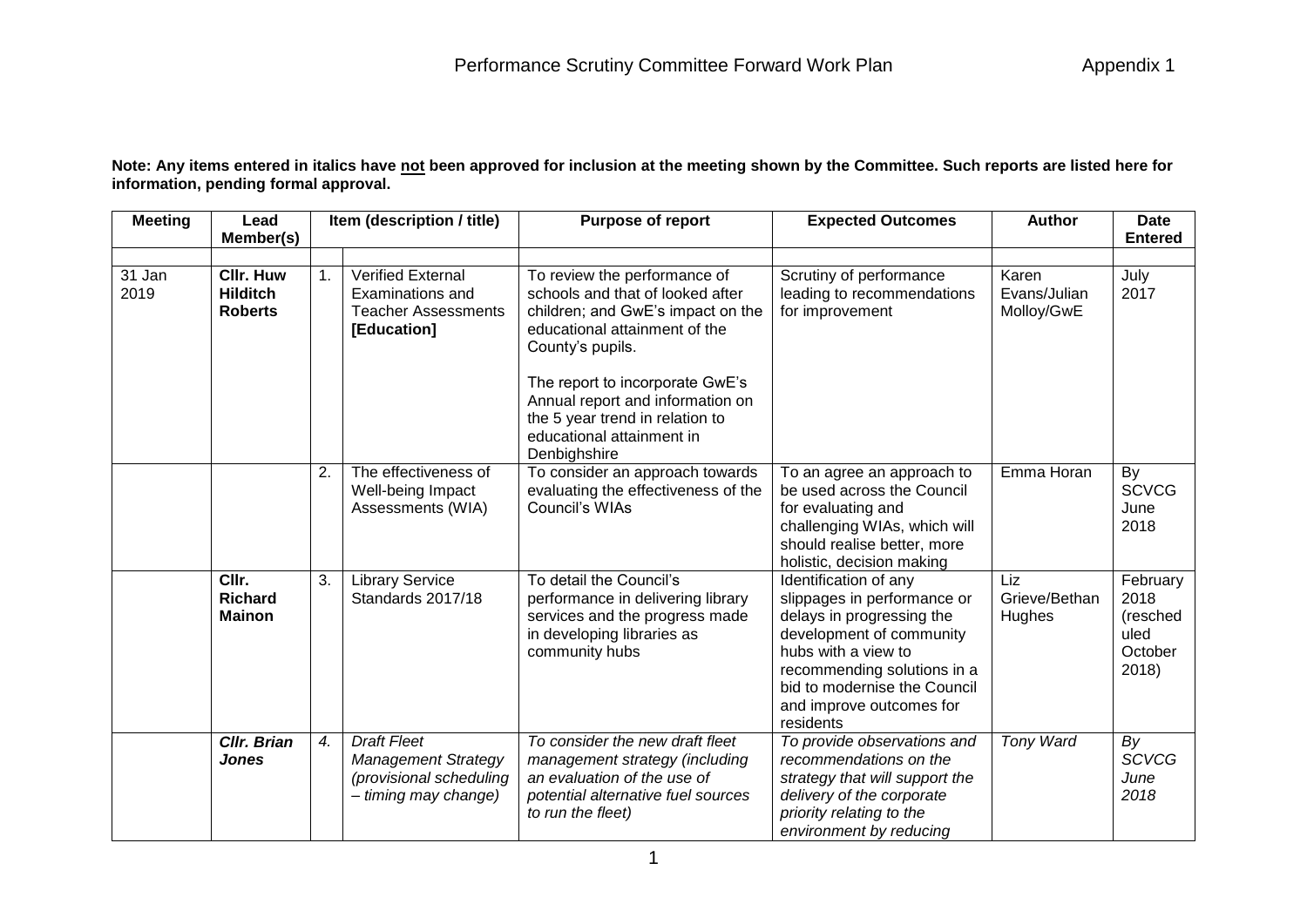| <b>Meeting</b> | Lead<br>Member(s)                  |                | Item (description / title)                                                                                                                                                                                                  | Purpose of report                                                                                                                                                                                                                                                                                                                                                                                           | <b>Expected Outcomes</b>                                                                                                                                                                                                                      | <b>Author</b>                                             | <b>Date</b><br><b>Entered</b>                                                                                                               |
|----------------|------------------------------------|----------------|-----------------------------------------------------------------------------------------------------------------------------------------------------------------------------------------------------------------------------|-------------------------------------------------------------------------------------------------------------------------------------------------------------------------------------------------------------------------------------------------------------------------------------------------------------------------------------------------------------------------------------------------------------|-----------------------------------------------------------------------------------------------------------------------------------------------------------------------------------------------------------------------------------------------|-----------------------------------------------------------|---------------------------------------------------------------------------------------------------------------------------------------------|
|                |                                    |                |                                                                                                                                                                                                                             |                                                                                                                                                                                                                                                                                                                                                                                                             | CO2 emissions from the<br>Council's own vehicle fleet<br>and the realisation of<br>financial efficiencies                                                                                                                                     |                                                           |                                                                                                                                             |
|                | <b>Cllr. Brian</b><br><b>Jones</b> | 5.             | National Report on<br>Waste Management in<br>Wales (including:<br>Waste management-<br>waste prevention<br>Waste management -<br>municipal recycling<br>Waste management<br>procurement of<br><i>infrastructure)</i><br>tbc | To consider the findings of the<br>Wales Audit Office's (WAO)<br>national study on waste<br>management and the associated<br>recommendations                                                                                                                                                                                                                                                                | To consider how<br>Denbighshire will respond to<br>the national<br>recommendations in relation<br>to waste management                                                                                                                         | Tony Ward/Jim<br>Espley                                   | By<br><b>SCVCG</b><br>July<br>2017<br>(resched<br>uled Nov<br>2017,<br>Mar<br>2018&<br>Sept<br>2018 as<br>awaiting<br><b>WAO</b><br>report) |
| 21 March       | <b>Cllr. Brian</b><br><b>Jones</b> | $\mathbf{1}$ . | <b>Draft Sustainable</b><br><b>Travel Plan</b><br>(provisional scheduling<br>- timing may change)                                                                                                                           | To consider the draft sustainable<br>travel plan (including the Council's<br>role in facilitating the locating of<br>vehicle charging points across the<br>county, its work with other local<br>authorities and stakeholders with<br>respect of their availability and in<br>relation to other potential<br>alternative travel modes, and in<br>supporting the community to<br>switch to sustainable fuels) | To provide observations and<br>recommendations that will<br>support the delivery of the<br>corporate priorities relating to<br>the environment and<br>connected communities by<br>reducing CO2 emissions and<br>improving travel connectivity | Emlyn<br>Jones/Mike<br>Jones                              | By<br><b>SCVCG</b><br>June<br>2018                                                                                                          |
|                | Cllr.<br><b>Bobby</b><br>Feeley    | 2.             | Dolwen Residential<br>Care Home                                                                                                                                                                                             | To consider the Task and Finish<br>Group's recommendations<br>relating to the future provision of<br>services at Dolwen Residential<br>Care Home, Denbigh                                                                                                                                                                                                                                                   | Pre-decision scrutiny of the<br>task and finish group's<br>findings and the formulation<br>of recommendations for<br>presentation to Cabinet with<br>respect of the future<br>provision of services at                                        | Task and<br>Finish<br>Group/Phil<br>Gilroy/Abbe<br>Harvey | July<br>2018                                                                                                                                |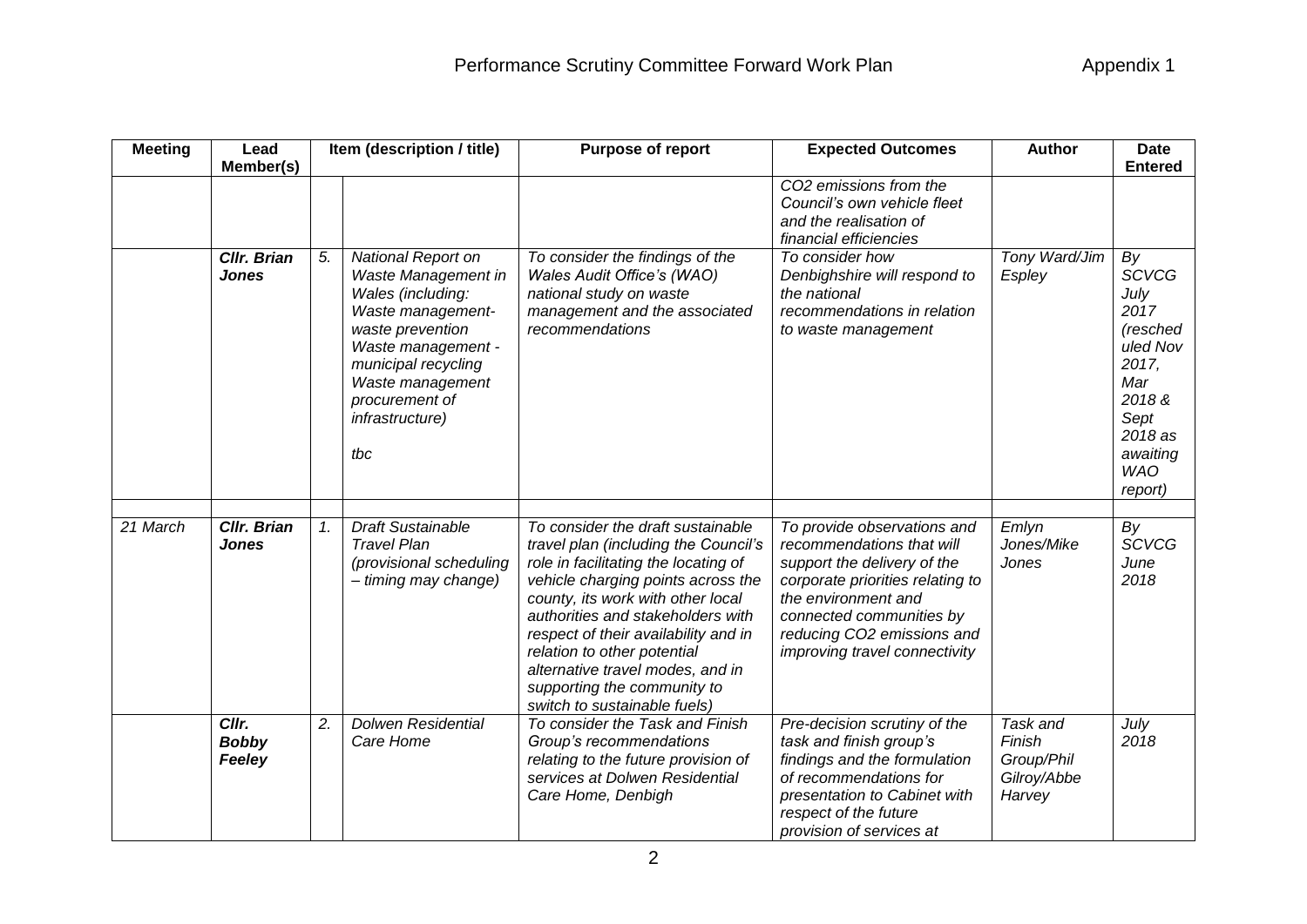| <b>Meeting</b> | Lead                                                              |    | Item (description / title)                                                                                                                               | Purpose of report                                                                                                                                                                                                                                                                                                                                                                                                                                                                                          | <b>Expected Outcomes</b>                                                                                                                                                              | <b>Author</b>                                                                    | <b>Date</b>                           |
|----------------|-------------------------------------------------------------------|----|----------------------------------------------------------------------------------------------------------------------------------------------------------|------------------------------------------------------------------------------------------------------------------------------------------------------------------------------------------------------------------------------------------------------------------------------------------------------------------------------------------------------------------------------------------------------------------------------------------------------------------------------------------------------------|---------------------------------------------------------------------------------------------------------------------------------------------------------------------------------------|----------------------------------------------------------------------------------|---------------------------------------|
|                | Member(s)                                                         |    |                                                                                                                                                          |                                                                                                                                                                                                                                                                                                                                                                                                                                                                                                            | Dolwen with a view to<br>ensuring that everyone is<br>supported to live in homes<br>that meet their needs and are<br>able to live independent and<br>resilient lives                  |                                                                                  | <b>Entered</b>                        |
|                | <b>Cllrs. Tony</b><br><b>Thomas</b><br>and Bobby<br><b>Feeley</b> | 3. | <b>Housing Services</b>                                                                                                                                  | To outline how the Services are<br>addressing the two proposals for<br>improvement outlined in the WAO<br>Service User Perspective Review<br>- the Welsh Quality Housing<br>Standard (Sept. 2018) in relation<br>to working with tenants:<br>(i) to help those experiencing<br>damp and homes that are not<br>adequately heated, fuel<br>efficient, or well insulated; and<br>(ii) to review the long-term impact<br>of the ending of the resident<br>warden service from its<br>sheltered housing schemes | To ensure compliance with<br>regulatory recommendations<br>whist supporting the delivery<br>of the Council's corporate<br>priorities relating to housing<br>and resilient communities | Geoff<br>Davies/Jamie<br>Groves/Phil<br>Gilroy/Ann<br>Lloyd/Katie<br><b>Newe</b> | By<br><b>SCVCG</b><br>October<br>2018 |
| 2 May          | Cllr. Julian<br><b>Thompson</b><br>-Hill                          | 1. | <b>Corporate Risk</b><br>Register                                                                                                                        | To consider the latest version of<br>the Council's Corporate Risk<br>Register                                                                                                                                                                                                                                                                                                                                                                                                                              | Effective monitoring and<br>management of identified risk<br>to reduce risks to residents<br>and the Authority                                                                        | Alan<br>Smith/Nicola<br>Kneale/Emma<br>Horan                                     | May<br>2018                           |
|                | CIIr.<br><b>Richard</b><br><b>Mainon</b>                          | 2. | Your Voice' complaints<br>performance $(Q 4)$ to<br>include social services<br>complaints and<br>quarterly public<br>opinion/satisfaction<br>information | To scrutinise Services'<br>performance in complying with the<br>Council's complaints. The report<br>to include:<br>(i) a comprehensive explanation<br>on why targets have not been<br>met when dealing with specific<br>complaints, reasons for non-<br>compliance, and measures<br>taken to rectify the failures and<br>to ensure that future                                                                                                                                                             | Identification of areas of poor<br>performance with a view to<br>the development of<br>recommendations to address<br>weaknesses.                                                      | Kevin<br>Roberts/Ann<br>Lloyd/Phil<br>Gilroy/Liz<br>Grieve                       | June<br>2018                          |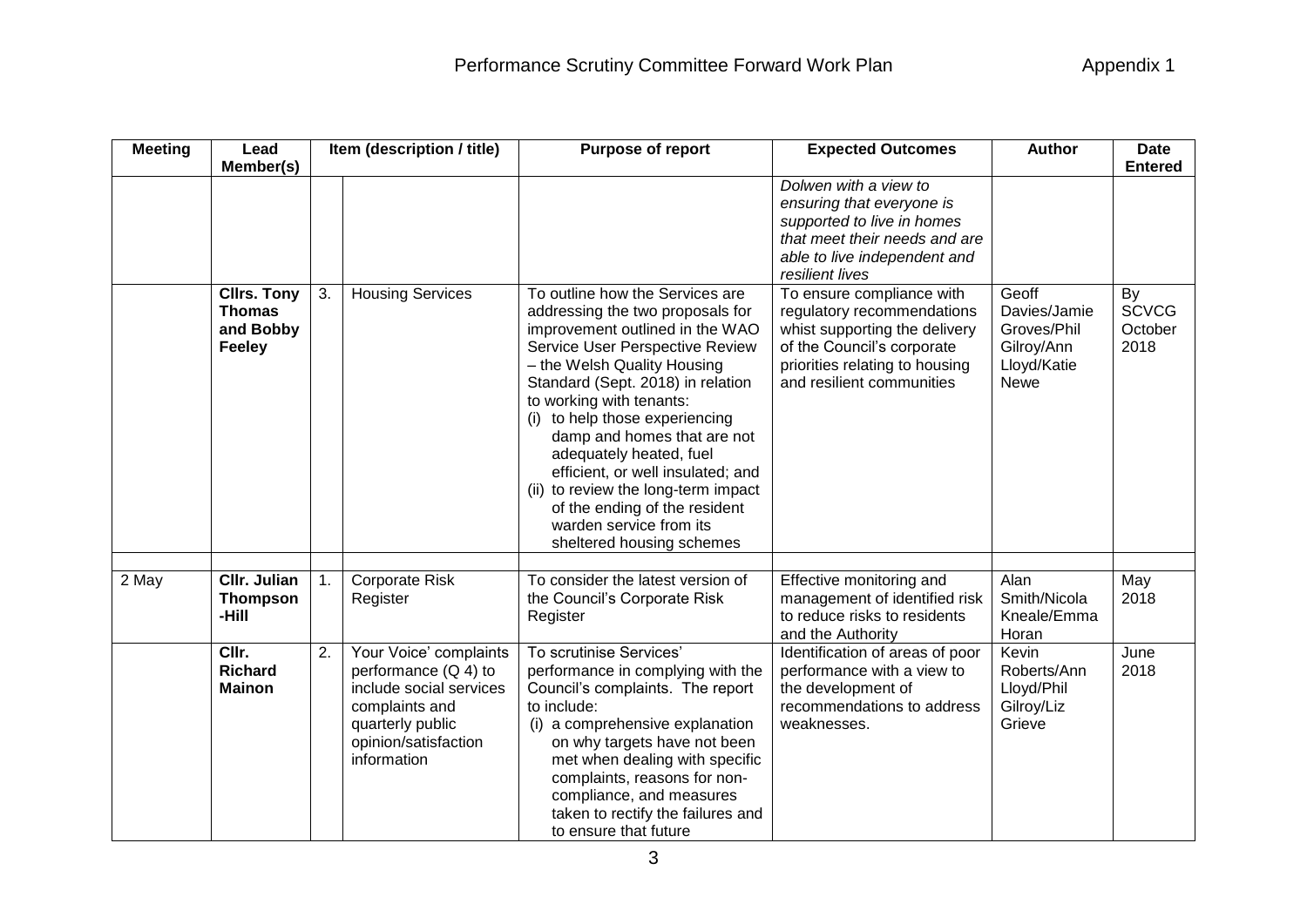| <b>Meeting</b> | Lead<br>Member(s)                               | Item (description / title) |                                                                                              | Purpose of report                                                                                                                                                                                                                                                                                          | <b>Expected Outcomes</b>                                                                                                                                                                           | <b>Author</b>                                               | <b>Date</b><br><b>Entered</b> |  |
|----------------|-------------------------------------------------|----------------------------|----------------------------------------------------------------------------------------------|------------------------------------------------------------------------------------------------------------------------------------------------------------------------------------------------------------------------------------------------------------------------------------------------------------|----------------------------------------------------------------------------------------------------------------------------------------------------------------------------------------------------|-------------------------------------------------------------|-------------------------------|--|
|                |                                                 |                            |                                                                                              | complaints will be dealt with<br>within the specified timeframe;<br>(ii) how services encourage<br>feedback and use it to<br>redesign or change the way<br>they deliver services; and<br>(iii) details of complaints which<br>have been upheld or partially<br>upheld and the lessons learnt<br>from them. |                                                                                                                                                                                                    |                                                             |                               |  |
| 13 June        | CIIr.<br><b>Bobby</b><br>Feeley                 | 1.                         | <b>Draft Director of Social</b><br>Services Annual<br>Report for 2018/19                     | To scrutinise the content of the<br>draft annual report to ensure it<br>provides a fair and clear<br>evaluation of performance in<br>2018/19 and clearly articulates<br>future plans                                                                                                                       | Identification of any specific<br>performance issues which<br>require further scrutiny by the<br>committee in future                                                                               | Nicola<br><b>Stubbins</b>                                   | May<br>2018                   |  |
|                |                                                 |                            |                                                                                              |                                                                                                                                                                                                                                                                                                            |                                                                                                                                                                                                    |                                                             |                               |  |
| 18 July        | <b>CIIr. Julian</b><br><b>Thompson</b><br>-Hill | 1.                         | Corporate Plan (Q4)<br>2017/2022                                                             | To monitor the Council's progress<br>in delivering the Corporate Plan<br>2017-22                                                                                                                                                                                                                           | <b>Ensuring that the Council</b><br>meets its targets to deliver its<br>Corporate Plan and the<br>Council's services in line with<br>its aspirations and to the<br>satisfaction of local residents | Alan<br>Smith/Nicola<br>Kneale/Heidi<br><b>Barton-Price</b> | May<br>2018                   |  |
|                | CIIr.<br><b>Bobby</b><br><b>Feeley</b>          | 2.                         | <b>Draft Director of Social</b><br>Services Annual<br>Report for 2018/19                     | To scrutinise the content of the<br>draft annual report to ensure it<br>provides a fair and clear<br>evaluation of performance in<br>2018/19 and clearly articulates<br>future plans                                                                                                                       | Identification of any specific<br>performance issues which<br>require further scrutiny by the<br>committee in future                                                                               | Nicola<br>Stubbins/Ann<br>Lloyd                             | July<br>2018                  |  |
| 26 Sept        | <b>Cllr. Huw</b><br>Hilditch-<br><b>Roberts</b> | 1.                         | <b>Provisional External</b><br>Examinations and<br><b>Teacher Assessments</b><br>[Education] | To review the performance of<br>schools and that of looked after<br>children                                                                                                                                                                                                                               | Scrutiny of performance<br>leading to recommendations<br>for improvement                                                                                                                           | Karen<br>Evans/Julian<br>Molloy/GwE                         | May<br>2018                   |  |
|                | CIIr.<br><b>Bobby</b><br>Feeley                 | 2.                         | Hafan Deg, Rhyl                                                                              | To monitor the effectiveness of<br>the transfer of the facility and<br>services to an external provider                                                                                                                                                                                                    | To evaluate the impact of the<br>transfer of the facility and<br>services on all stakeholders                                                                                                      | Phil<br>Gilroy/Katie<br>Newe                                | March<br>2018                 |  |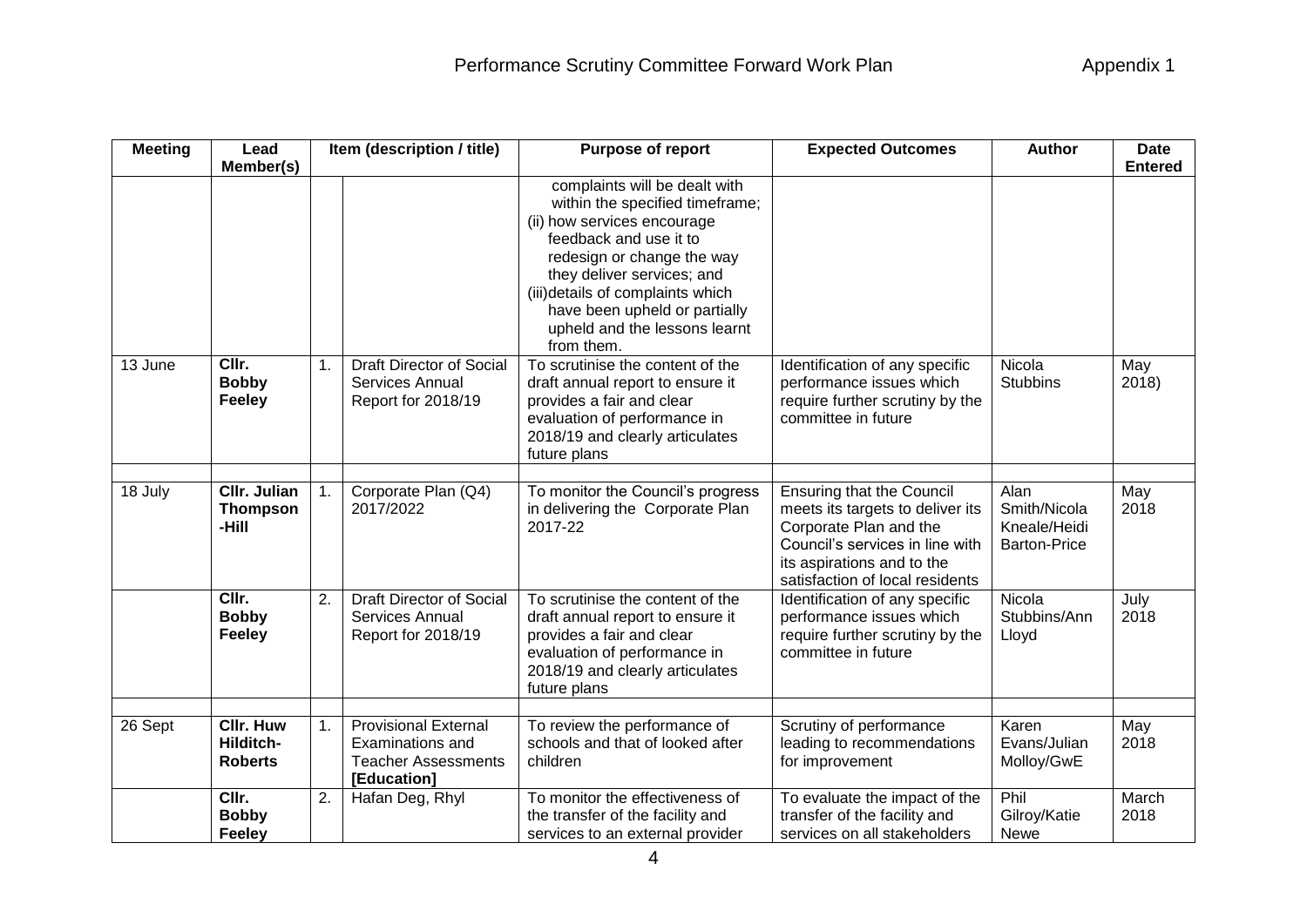| <b>Meeting</b> | Lead<br>Member(s)                               |    | Item (description / title)                                                                    | Purpose of report                                                                                                                                                            | <b>Expected Outcomes</b>                                                                                                                                                                                                                                                                             | <b>Author</b>                                               | <b>Date</b><br><b>Entered</b> |
|----------------|-------------------------------------------------|----|-----------------------------------------------------------------------------------------------|------------------------------------------------------------------------------------------------------------------------------------------------------------------------------|------------------------------------------------------------------------------------------------------------------------------------------------------------------------------------------------------------------------------------------------------------------------------------------------------|-------------------------------------------------------------|-------------------------------|
|                |                                                 |    | (12 months following<br>the commencement of<br>the contract)                                  | and the impact of the transfer on<br>services-users, staff, local<br>residents and the local community<br>(including lessons learnt from the<br>process)                     | and to assess whether the<br>services provided at Hafan<br>Deg are in line with the<br>contract specification,<br>support the Council's vision<br>for adult social care and the<br>five ways to well-being and<br>the requirements of the<br>Social Services and Well-<br>being (Wales) Act 2014     |                                                             |                               |
|                | CIIr.<br><b>Bobby</b><br><b>Feeley</b>          | 3. | Cefndy Healthcare<br><b>Annual Report</b><br>2018/19 and Annual<br>Plan 2019/20               | To consider the company's<br>performance during 2018/19 and<br>its Annual Plan for 2019/20                                                                                   | An assessment of the<br>company's performance in<br>delivering its business within<br>budget and meeting targets<br>will assist with the<br>identification of future trends<br>and requirements and<br>support the delivery of the<br>Council's priority relating to<br><b>Resilient Communities</b> | Phil<br>Gilroy/Simon<br>Rowlands/Nick<br><b>Bowles</b>      | July<br>2018                  |
| 28 Nov         | CIIr. Julian<br><b>Thompson</b><br>-Hill        | 1. | <b>Corporate Risk</b><br>Register                                                             | To consider the latest version of<br>the Council's Corporate Risk<br>Register                                                                                                | Effective monitoring and<br>management of identified risk<br>to reduce risks to residents<br>and the Authority                                                                                                                                                                                       | Alan<br>Smith/Nicola<br>Kneale/Emma<br>Horan                | May<br>2018                   |
|                | <b>CIIr. Julian</b><br><b>Thompson</b><br>-Hill | 2. | Corporate Plan (Q2)<br>2017/2022                                                              | To monitor the Council's progress<br>in delivering the Corporate Plan<br>2017-22                                                                                             | <b>Ensuring that the Council</b><br>meets its targets to deliver its<br>Corporate Plan and the<br>Council's services in line with<br>its aspirations and to the<br>satisfaction of local residents                                                                                                   | Alan<br>Smith/Nicola<br>Kneale/Heidi<br><b>Barton-Price</b> | February<br>2017              |
|                | Cllr.<br><b>Richard</b><br><b>Mainon</b>        | 3. | <b>Customer Relationship</b><br>Manager (CRM)<br>System<br>(provisionally<br>scheduled - tbc) | To review the implementation of<br>the new CRM system and its<br>performance in delivering efficient<br>and effective customer focussed<br>services in line with the product | An efficient and effective<br>customer enquiries system<br>that deals with enquiries<br>quickly, to a high level of<br>customer satisfaction, whilst                                                                                                                                                 | Liz<br>Grieve/Ffion<br>Angharad                             | Septemb<br>er 2018            |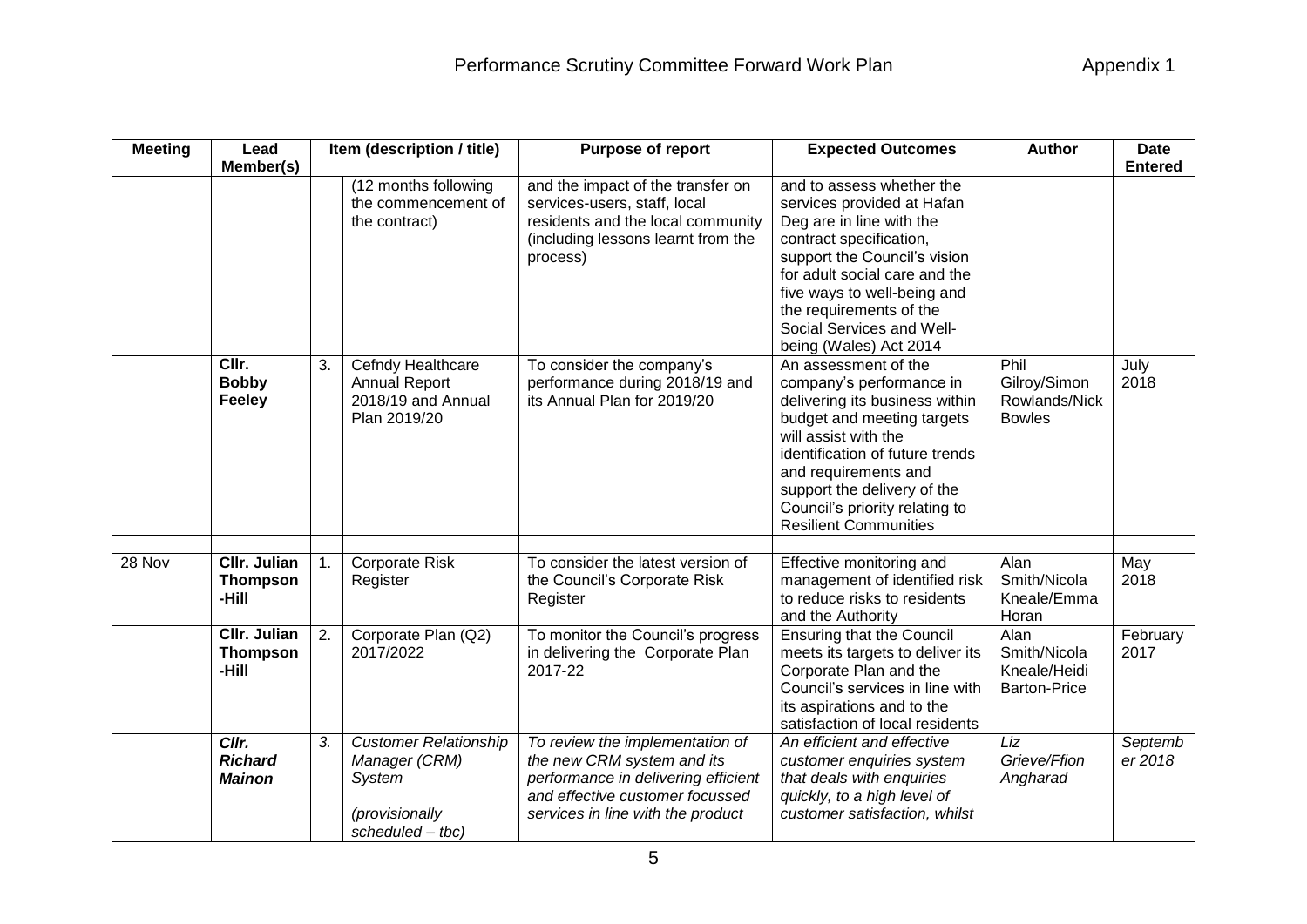| Meeting | Lead<br>Member(s) | Item (description / title) | <b>Purpose of report</b>                        | <b>Expected Outcomes</b>                       | Author | <b>Date</b><br><b>Entered</b> |
|---------|-------------------|----------------------------|-------------------------------------------------|------------------------------------------------|--------|-------------------------------|
|         |                   |                            | specification and the Council's<br>expectations | realising value for money for<br>the Authority |        |                               |

## **Future Issues**

| Item (description / title)                                                                                                                                     | <b>Purpose of report</b>                                                                                                                      | <b>Expected Outcomes</b>                                                  | Author                | Date<br><b>Entered</b> |
|----------------------------------------------------------------------------------------------------------------------------------------------------------------|-----------------------------------------------------------------------------------------------------------------------------------------------|---------------------------------------------------------------------------|-----------------------|------------------------|
| <b>School Improvement Plans</b>                                                                                                                                | To discuss with representatives of<br>particular schools their progress in                                                                    | Provision of support to the schools<br>to ensure they deliver their plans | Karen<br>Evans/Julian | February<br>2018       |
| [Education]                                                                                                                                                    | achieving their improvement plans                                                                                                             | and improve outcomes for their<br>pupils and the school as a whole        | Molloy                |                        |
| Implementation of the Donaldson<br>Report 'Successful Futures' -<br>Independent Review of Curriculum<br>and Assessment Arrangements in<br>Wales<br>[Education] | To consider and monitor the plans to<br>implement the agreed measures adopted<br>by WG following the consultation on the<br>review's findings | Better outcomes for learners to<br>equip them with jobs market skills     | Karen Evans           | April 2015             |
| Dependent upon the legislative<br>timetable                                                                                                                    |                                                                                                                                               |                                                                           |                       |                        |

## **Information/Consultation Reports**

| <b>Date</b>  | Item (description / title)                                  | <b>Purpose of report</b>                                                                                                                                                                                                                                                                 | Author                       | Date<br><b>Entered</b> |
|--------------|-------------------------------------------------------------|------------------------------------------------------------------------------------------------------------------------------------------------------------------------------------------------------------------------------------------------------------------------------------------|------------------------------|------------------------|
| October 2018 | Data on School Exclusions in<br>Denbighshire<br>[Education] | To detail the number of fixed-term (under and<br>over 5 days) and permanent exclusions from the<br>county's schools for the years 2014/15; 2015/16<br>and 2016/17. The information to include the<br>numbers per individual school in the county and<br>the reasons for excluding pupils | Karen Evans/Julian<br>Molloy | April 2018             |